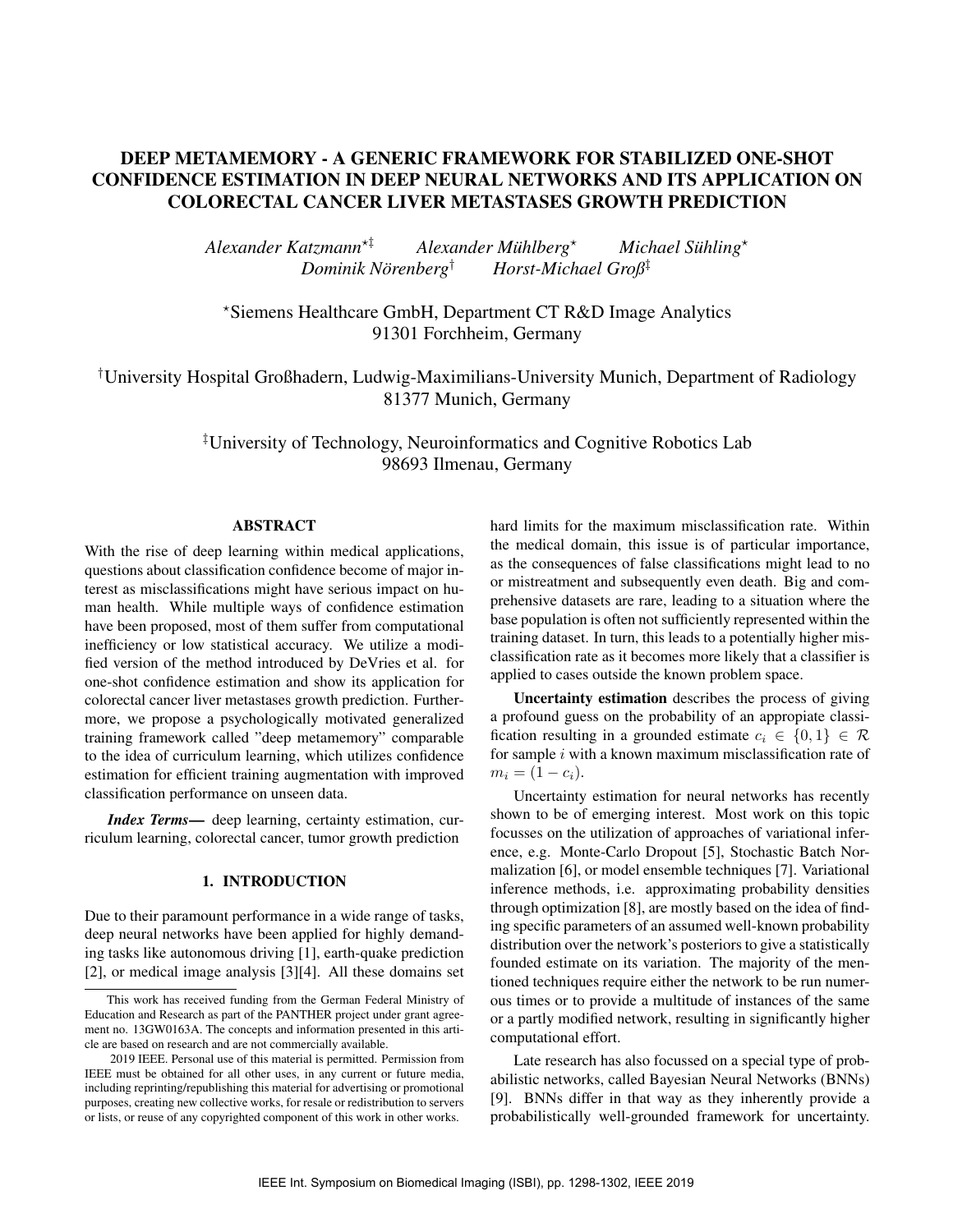This is implemented by keeping track of the networks training process through maintaining not only one fixed weight for each connection, but by modelling each weight as a probabilistic function. Unfortunately, BNNs are thus computationally inefficient with respect to the classification goal and their application is restricted by time-consumption in training and application phase.

A popular way to gain confidence estimates is to interpret the output probabilities themselves, following the assumption that higher output activations tend to be associated with a higher probability of a confident estimate [10]. However, while this is often the case when a classification criterion is appropriate, it may not necessarily be applicable to any case.

In contrast, this work tries to provide a generalized framework for a one-shot uncertainty estimate for deep neural networks, and furthermore utilizes this estimate for knowledge gain within training with a focus on small datasets as typically faced within clinical studies. Using a reinterpretation of metaknowledge in terms of neural networks, we propose a novel neural network design implementing probability estimation with inherent knowledge of error in an integrated training process called deep metamemory. Our approach provides an efficiency enhanced training and an improved overall classification performance through uncertainty-driven knowledge acquisition. It does not require an extensive redesign of the network architecture but only minor modifications and is applicable to nearly arbitrary network designs.

#### 2. BACKGROUND

Estimation of classifier knowledge can be seen as secondorder knowledge, as it is based on knowledge itself. Within human learning, cognitive psychology deals with this topic within the scope of *metacognition* (a term for *thinking about thinking*). Within this domain, *knowledge about knowledge* is referred to as metamemory [11].

Meta-knowledge may intuitively be assumed to be difficult to estimate, as the estimation of the confidence might seem to require the actual knowledge about the sample's label *as well as* the belonging to the familiar population. However, research in psychology shows that this is not necessarily the case. While humans might not be able to correctly reply to a given question, they are reasonably well in estimating whether they can find a fairly justified answer, i.e. give an estimate on problem difficulty with respect to current knowledge [12].

#### 3. BASE APPROACH

Commonly, learning in neural networks is modeled using numerical optimization over the network weights w with respect to the network loss  $\mathcal L$  as a function of the network's output p and the ground truth y, i.e. to solve min  $\mathcal{L}(p, y)$ . The proposed approach (see Sec. 4) is based on the confidence estimation technique of DeVries et al.[13]. Within their work, they propose the augmentation of the original network with another network for confidence estimation. This additional network has a single-neuron output representing the confidence estimate  $c_i(x_i) \in \mathcal{R} : 0 \leq c_i \leq 1$  for sample i with input  $x_i$  based on the output of one of the original network's hidden layers (e.g. the pre-output layer). DeVries et al. introduce a derived output probability function  $p'_i$  employing the current confidence estimate  $c_i$  for inducing hints  $y_i$  (i.e. the ground-truth) into the training procedure:

$$
p_i' = c_i \cdot p_i + (1 - c_i) \cdot y_i \tag{1}
$$

The classifer is trained using the binary crossentropy for the derived probability estimate:

$$
\mathcal{L}_p = -\sum_{k=0}^m \log(p'_{i,m}) \cdot y_{i,m} \tag{2}
$$

with m being the number of outputs. However, this procedure can be applied to arbitrary loss functions. A separate loss function is introduced for assigning hints with costs:

$$
\mathcal{L}_c = -\sum \log(c) \cdot \lambda \tag{3}
$$

where  $\lambda$  is a scaling parameter dynamically adapted while training to enforce the classifier to always produce the same overall confidence loss  $\beta$  for hinting independent of the network's overall confidence:

$$
\mathcal{L}_c \approx \beta \tag{4}
$$

This is necessary to preserve learning, as it otherwise converges to a solution where the classifer does *a)* take hints for every decision while certainty converges to  $0 \, (\forall x_i : c_i \to 0)$ , thus not learning the actual problem, or reversed, *b*)  $\forall x_i$ :  $c_i \rightarrow 1$ , so no confidence loss is produced (i.e.  $\mathcal{L}_c = 0$ , independent of the actual input). Case *b* reduces the problem to the original one with no (reasonable) confidence estimate, while *a* prevents the network from learning the actual training task itself. The parameter  $\beta$  therefore is an additional design parameter and has to be chosen before training. However, De-Vries and Taylor show that the actual quality of the estimates does not highly depend on the concrete choice of  $\beta$  within a wide range of reasonable values [13]. The overall loss is formed as:

$$
\mathcal{L} = \mathcal{L}_p + \mathcal{L}_c \tag{5}
$$

enforcing a simultaneous optimization of the training as well as the confidence estimation task.

#### 4. METHODS

### 4.1. Metamemory Importance Sampling

Humans actively utilize metamemory for selective learning (Sec. 2). This process, interpretable as information weight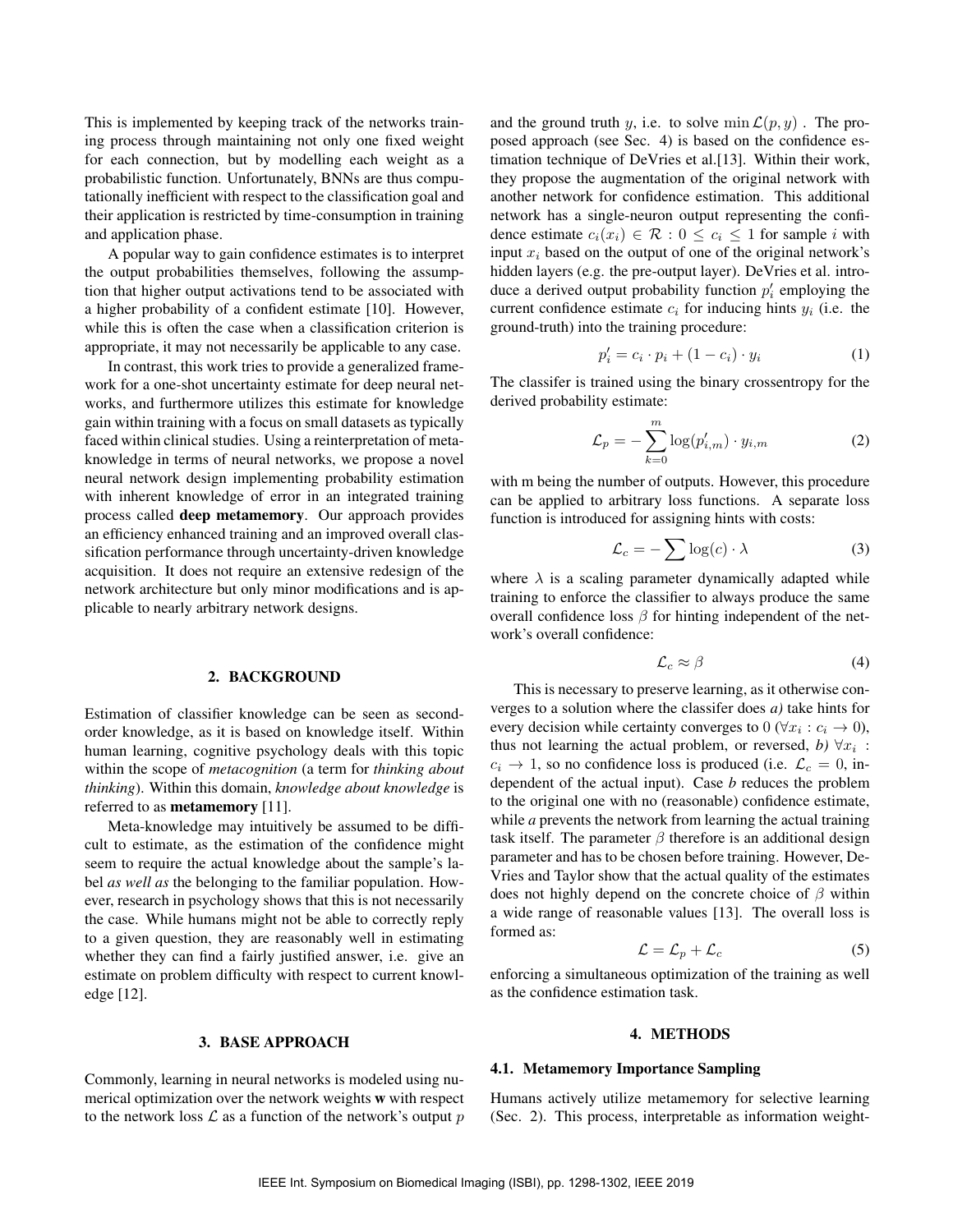ing, can directly be integrated into the neural network training process in a bootstrapping-like manner. Given a confidence estimation method, we propose the following cyclic algorithm:

- 1. Predict classifier confidences  $C = c_0, ..., c_n \forall x_i \in X$ with  $c_i = c(x_i)$  and samples X
- 2. Calculate confidence based sampling probabilities  $\Pi =$  $\pi_0, \ldots \pi_n$ .
- 3. Set importance weights for training sample generator  $G$  according to the sample importances  $\Pi$
- 4. Train network for one epoch with generator G

Sampling probabilities  $\pi_i$  for samples  $x_i$  are calculated as the normalized inverse classifier certainty estimate:

$$
\pi_i = \frac{1 - c_i}{\sum_{k=0,\dots,|X|} (1 - c_i)}\tag{6}
$$

To stabilize the training, we transform sampling probabilities  $\pi'_i$  into a logarithmic equal distribution within an interval  $I = [0.1, 1]$  using inverse transform sampling  $RS_{log_{eq}}(\pi_i)$ , prohibitting very high or low sampling probabilities:

$$
\pi'_{i} = RS_{log_{eq}}\left(\frac{1 - c_{i}}{\sum\limits_{k=0,..,|X|} (1 - c_{i})}\right) \to [0.1, 1] \tag{7}
$$

## 4.2. Model augmentation

The network gets augmented by an additional confidence estimation network with one sigmoid confidence output appendend after the pre-output fully-connected layer.

In contrast to the approach from DeVries<sup>[13]</sup>, we integrate the choice of  $\beta$  into our network. The network receives an additional  $\beta$ -estimation lane, consisting of a constant input of 1 and an additional layer with one neuron, whose scalar product output  $\hat{y}_{\beta} = \hat{\beta}$  is interpreted as the current estimate of  $\beta$ . This route is trained together with the actual training time optimization.  $\hat{y}_{\beta}$  is adapted with respect to the confidence estimation error using the mean squared error between the estimated and the actual  $\beta$  parameter:

$$
\mathcal{L}_{\beta} = ||\hat{y}_{\beta} - \beta||^2 \tag{8}
$$

We start with a target value of  $\beta = 1$  and adjust  $\beta$  after each epoch according to:

$$
\beta' = \frac{1}{n} \sum_{i}^{n} \mathcal{L}_{p,i} + \mathcal{L}_{c,i} \quad , \quad \beta \leftarrow \beta' \tag{9}
$$

to not significantly exeed the average loss induced by training and confidence estimation. Adjusting  $\beta$  to be directly correlated to the task loss adjusts inter-class-margins' width to be correlated to the actual classifier performance and, thus, should lead to a more grounded confidence estimate.

The weight  $w_{\hat{\beta}}$  can directly be interpreted as the confidence loss weighting variable  $\lambda$ . This is a remarkable difference to the approach from [13], as  $\lambda$  is optimized together with the actual training task. As already mentioned, the proposed augmentation can be applied to any existing or pretrained network.

As the models confidence guess is based on an inner layer, the confidence task could also interfer with the actual training task. To circumvent this, the confidence estimation is trained after an initial cooldown period as we experienced major interferences to mainly occur within the very early training.

#### 5. EXPERIMENTS

We train our model given the above definition using the Adam optimizer [14] with an initial learning rate of  $lr = 1 \cdot 10^{-3}$ . We reduce  $lr$  by half at plateaus of at least 15 epochs with no improvement. The training is stopped after 35 epochs with no improvement.

## 5.1. Metrics

We chose to use the Matthew's correlation coefficient Φ on the validation data set as the evaluation metric, as it is zero-centered and balanced, making it the perfect measure when no class weight choice is possible at training time. We furthermore provide the values of accuracy (ACC), F1 score, true positive rate (TPR or sensitivity), true negative rate (TNR or specifity), positive predictive value (PPV) and negative predictive value (NPV), and area under the ROC curve (AUC). Significance tests were done using two-tailed z-test with 10,000 iterations of bootstrapping [15].

# 5.2. Cifar-10

We first evaluated our approach using the Cifar 10 dataset [16]. Therefore we chose a convolutional neural network with four blocks of 3x3 convolutions (32, 64, 128 and 196 filters), batch normalization, leaky ReLU activation and 2x2 max-pooling, followed by two additional fully-connected layers with 128 neurons each, followed by a 10-neuron softmax output layer. We compared training with augmentation and confidence importance sampling (*metamemory*) versus training without confidence augmentation as a baseline (*BL*). We also trained one model using the confidence augmentation but without confidence importance sampling (*conf. only*) for an approximation of the error induced to the training problem by an additional confidence estimation task. We used micro averaging and 1-vs-all classification (which obviously leads to higher accuracy values). We did not provide PPV and NPV as they reduce to TPR and TNR with 1-vs-all classification: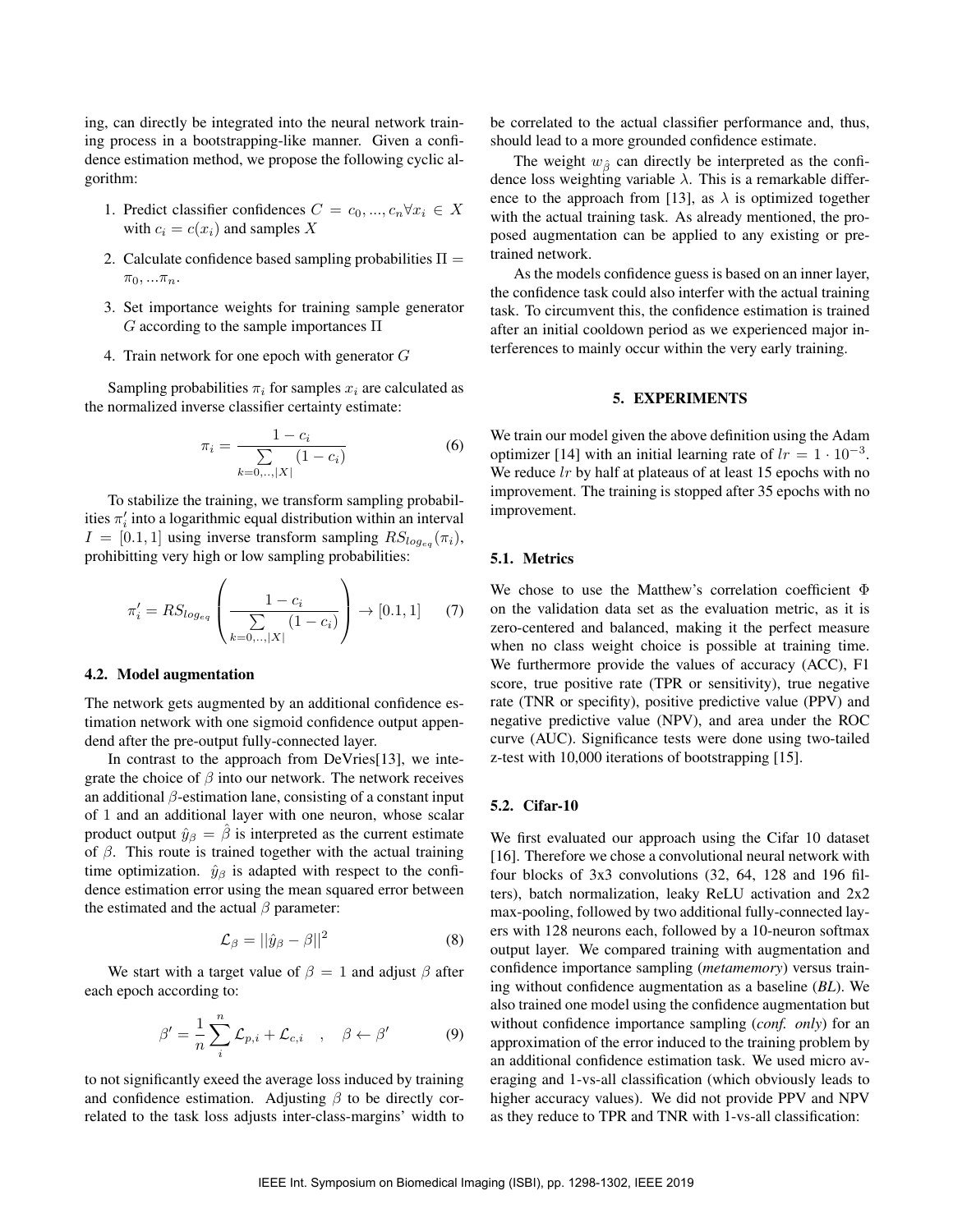|                | BL   | metamemory | conf. only | sig. |
|----------------|------|------------|------------|------|
| <b>ACC</b>     | .952 | .955       | .917       | ***  |
| F <sub>1</sub> | .763 | .774       | .576       | ***  |
| <b>TPR</b>     | .759 | .775       | .579       | ***  |
| <b>TNR</b>     | .973 | .975       | .952       | ***  |
| <b>MCC</b>     | .737 | .746       | .533       | ***  |
| <b>AUC</b>     | .971 | .969       | .909       | ***  |

BL and importance sampled metamemory outperformed confidence augmentation only with respect to all tested metrics and *p*-values markedly below  $1 \cdot 10^{-3}$  (\*\*\*). Although a general trend can be seen, there were no significant differences between the baseline and the proposed metamemory approach  $(\alpha = .05)$ . Spearman's rank correlation coefficient between confidence and target class probability was measured

$$
r_S = \frac{cov(rg_c, rg_{py})}{\sigma_{rg_c}\sigma_{rg_{py}}} = .508\tag{10}
$$

# 5.3. Cifar-100

We also evaluated our approach on the more complex Cifar-100 dataset.

|            | BL   | metamemory | sig.   |
|------------|------|------------|--------|
| ACC        | .986 | .988       |        |
| F1         | .334 | .385       | *      |
| <b>TPR</b> | .336 | .384       | $\ast$ |
| <b>TNR</b> | .993 | .994       |        |
| <b>MCC</b> | .332 | .380       | $\ast$ |
| <b>AUC</b> | .568 | .592       | $\ast$ |

The effects of metamemory importance sampling over the baseline approach were significant for F1, TPR, MCC and AUC ( $\alpha$  < .05 \*). As expected, confidence estimation accuracy was correlated to problem difficulty with  $r_S = .225$ , which is significantly lower than  $r<sub>S</sub>$  on the Cifar-10 dataset.

### 5.4. Radiologic image data

We expect our method to be especially beneficial when training data is rare, which is typical for clinical studies. We applied our method to an enlarged set of the data from [17] with masked 2D-views of colorectal cancer liver metastases in computed tomography images:

| samples | lesions | scans | <i>natients</i> |
|---------|---------|-------|-----------------|
| 592     | 320     | 138   |                 |

As we have few data, we employ a very simple convolutional neural network with batch normalization, one 8-neuron ReLU-layer and an additional softmax output with a total of 79,127 parameters with 4-fold cross-validation. The network is pretrained using an autoencoder architecture to reduce the possible parameter space. Tumor growth classification was done using the *Response Evaluation Criteria in Solid Tumors*

(RECIST) lesion assessment, which utilizes the maximum diameter  $\emptyset$  within one slice. For sample i, we used the lesion baseline  $x_{i,0}$  as well as one followup scan  $x_{i,t}$  to predict the RECIST lesion progression status  $y_{i,t+1}$ :

$$
y_{i,t+1} = \begin{cases} 1 & \text{if } \emptyset_{i,t+1}/\emptyset_{i,t} \ge 1.2 \\ 0 & \text{otherwise} \end{cases}
$$
 (11)

which equals the lesion progression status according to the RECIST progessive disease lesion assessment criterion. As the test set was markedly smaller than for Cifar-10 and Cifar-100, we also report standard deviations:

|            | BL              | Metamemory      | S <sub>1</sub> g. |
|------------|-----------------|-----------------|-------------------|
| <b>ACC</b> | $.736\pm.018$   | $.712 \pm .020$ |                   |
| F1         | $.298 \pm .040$ | $.341\pm.037$   |                   |
| <b>TPR</b> | $.408 \pm .053$ | $.543 \pm .054$ | $***$             |
| <b>TNR</b> | $.787\pm.018$   | $.739 \pm .019$ | **                |
| <b>PPV</b> | $.234 \pm .036$ | $.248 \pm .032$ |                   |
| <b>NPV</b> | $.893 \pm .014$ | $.911 \pm .014$ |                   |
| <b>MCC</b> | $.157 \pm .047$ | $.213 \pm .045$ |                   |
| <b>AUC</b> | $.604 \pm .037$ | $.675\pm.036$   | $\ast$            |

Significant differences were noted with stars ( $p < .05*$ , .02 ∗ ∗). TPR and TNR differences reflect class preference, while AUC shows superiority for the metamemory approach. Averaged Spearman's rank correlation between confidence and target class probability over all folds was  $r_S = .251$ .

#### 6. DISCUSSION

As shown in Sec. 5.2, our proposed metamemory importance sampling seems to reduce interferences of the confidence estimation with the classification task, as it performed significantly better than the confidence estimation network only, while preserving a significant correlation to test time classification performance. The results in Sec. 5.3 show that the approach might also be beneficial with respect to the final classification performance. This improvement becomes even clearer for smaller dataset sizes which are typically found in clinical studies, as shown in Sec. 5.4, although due to few data significance could not be shown with respect to all metrics.

The process of metamemory importance sampling might seem similar to the idea of curriculum learning [18]. However, there are major differences. First, sample difficulty is determined not by a human expert or heuristically but deduced within the training process. Difficulty might vary with respect to the current learning state of the network, just as human learning difficulty depends on prior knowledge and understanding. Also, curriculum learning modifies the training time working set based on a monotonically increased difficulty function. In contrast, our approach is cyclic and defines difficulty based on the network's current state, meaning samples get omitted and re-introduced as needed. Future research will further analyze the training time reduction potential as well as the improvements for the classification performance.